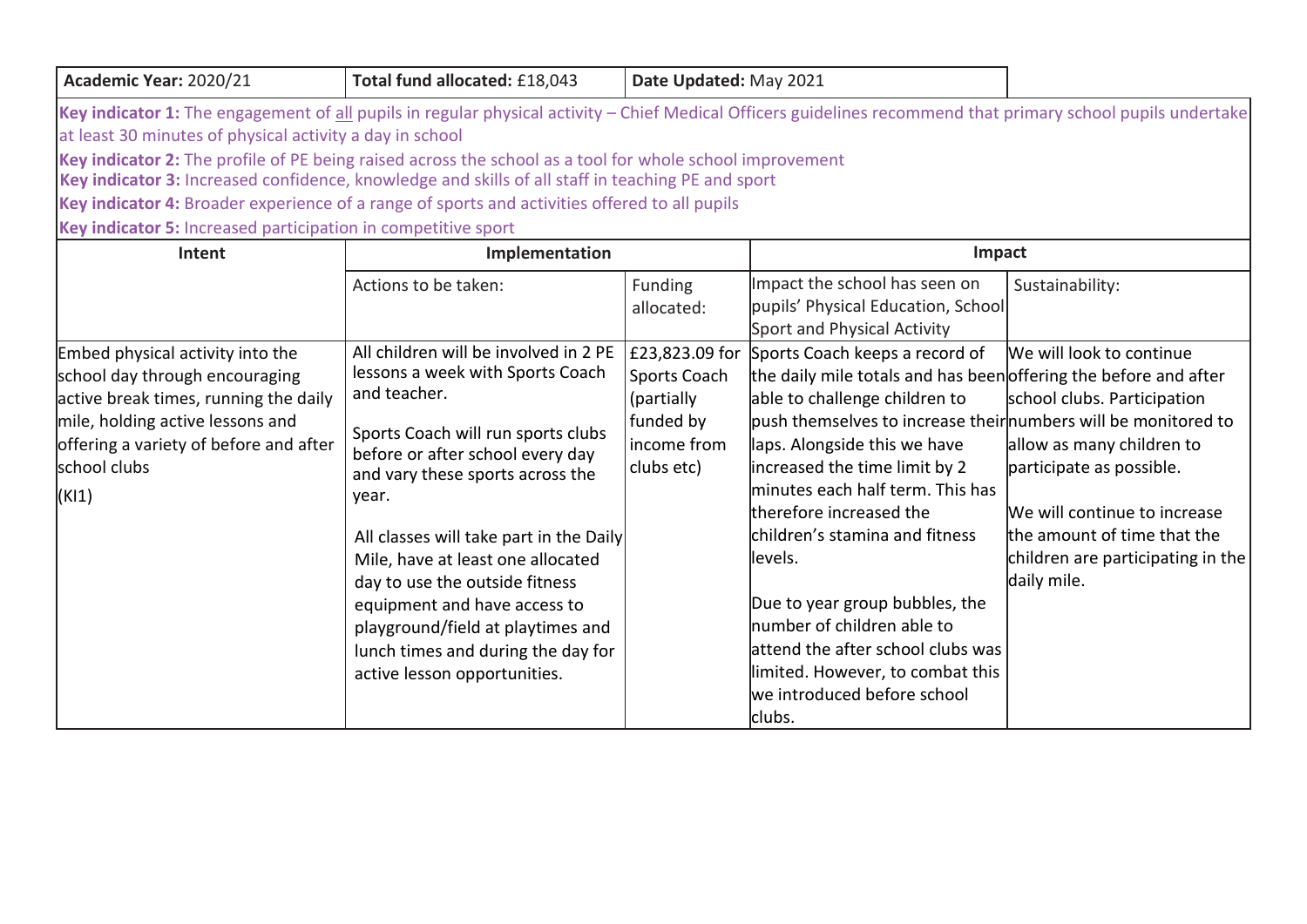| Sports Coach and PE lead to send<br>£23,823.09 for<br>Due to Covid we have only just<br>Actively encourage pupils to take on<br>Going forward, the sports<br>leadership or volunteer roles that<br>Sports Leader application forms<br>Sports Coach<br>been able to appoint sports<br>leaders would be appointed in<br>leaders and the role has been<br>support the delivery of sport and<br>home to Year 2 children in Spring<br>(partially<br>the spring term and they would<br>physical activity within the school<br>funded by<br>limited. The children have been<br>be able to meet more regularly<br>term. Once selected they will<br>(such as 'sport leader' or peer-<br>income from<br>given the opportunity to assist in with the Sports Coach to<br>support with playtimes and<br>their class bubbles during level 1<br>develop ideas. Then they will<br>mentoring schemes)<br>lunchtimes to encourage physical<br>clubs etc)<br>activity. They will support with<br>competitions. (They will support<br>have the opportunity to<br>level 1 and level 2 competitions.<br>Year 1 sports day if Covid<br>implement these amongst the<br>(KI2)<br>other children.<br>restrictions allow in June).<br>Increase confidence, knowledge and<br>Sports coach to work with teachers £23,823.09 for<br>Due to Covid restrictions, staff<br>To sustain the increased |  |
|--------------------------------------------------------------------------------------------------------------------------------------------------------------------------------------------------------------------------------------------------------------------------------------------------------------------------------------------------------------------------------------------------------------------------------------------------------------------------------------------------------------------------------------------------------------------------------------------------------------------------------------------------------------------------------------------------------------------------------------------------------------------------------------------------------------------------------------------------------------------------------------------------------------------------------------------------------------------------------------------------------------------------------------------------------------------------------------------------------------------------------------------------------------------------------------------------------------------------------------------------------------------------------------------------------------------------------------------------------------------|--|
|                                                                                                                                                                                                                                                                                                                                                                                                                                                                                                                                                                                                                                                                                                                                                                                                                                                                                                                                                                                                                                                                                                                                                                                                                                                                                                                                                                    |  |
| skills of all staff in teaching PE and<br>Sports Coach<br>meetings and training<br>to plan, teach and assess children<br>knowledge/skill of staff, the                                                                                                                                                                                                                                                                                                                                                                                                                                                                                                                                                                                                                                                                                                                                                                                                                                                                                                                                                                                                                                                                                                                                                                                                             |  |
| in PE lessons. Sports Coach<br>opportunities were unable to<br>Sports Coach will continue to<br>(partially<br>sport<br>funded by<br>train and monitor staff in new<br>undertaking Level 4 Certificate in<br>take place.                                                                                                                                                                                                                                                                                                                                                                                                                                                                                                                                                                                                                                                                                                                                                                                                                                                                                                                                                                                                                                                                                                                                            |  |
| Leadership and Management in<br>income from<br>However, all KS1 teachers were<br>sports / activities. With this<br>(K13)<br>Primary PE to support him further.<br>involved teaching cheerleading in support the teachers will be<br>clubs etc)<br>PE lessons. This was a brand new more confident in teaching PE<br>sport for this year and gave the<br>Staff to complete questionnaires to<br>going forward.<br>identify areas they need support<br>£550 for level 4 staff new knowledge and skills<br>with and subject leader and sports<br>for PE.<br>course                                                                                                                                                                                                                                                                                                                                                                                                                                                                                                                                                                                                                                                                                                                                                                                                    |  |
| coach to support where needed                                                                                                                                                                                                                                                                                                                                                                                                                                                                                                                                                                                                                                                                                                                                                                                                                                                                                                                                                                                                                                                                                                                                                                                                                                                                                                                                      |  |
| Sports Coach will support staff in<br>£23,823.09 for<br>To make sure that children<br>Ensure children are given the chance<br>Unfortunately, due to Covid not<br>lessons to build knowledge and<br>to try a range of sports across the<br>Sports Coach<br>all areas of the curriculum have<br>continue to experience new<br>understanding in planning and<br>year by offering a wide range of<br>activities, there will be an<br>(partially<br>been able to take place and we<br>teaching new sports.<br>sports in PE lessons across the year.<br>funded by<br>have been unable to allow<br>ongoing review of the<br>income from<br>visitors in to give extra<br>curriculum to ensure that new<br>New resources purchased to allow                                                                                                                                                                                                                                                                                                                                                                                                                                                                                                                                                                                                                                 |  |
| opportunities or to make club<br>clubs etc)<br>sports are included.<br>(KI4)<br>for different sports to be<br>llinks.<br>introduced. such as tri golf and<br>Once Covid restrictions have<br>yoga.                                                                                                                                                                                                                                                                                                                                                                                                                                                                                                                                                                                                                                                                                                                                                                                                                                                                                                                                                                                                                                                                                                                                                                 |  |
| eased / been lifted, we will look<br>£106.63 for<br>However, children have still had<br>Visits from different sports<br>the opportunity to take part in a $\vert$ at contacting local sports clubs<br>resources                                                                                                                                                                                                                                                                                                                                                                                                                                                                                                                                                                                                                                                                                                                                                                                                                                                                                                                                                                                                                                                                                                                                                    |  |